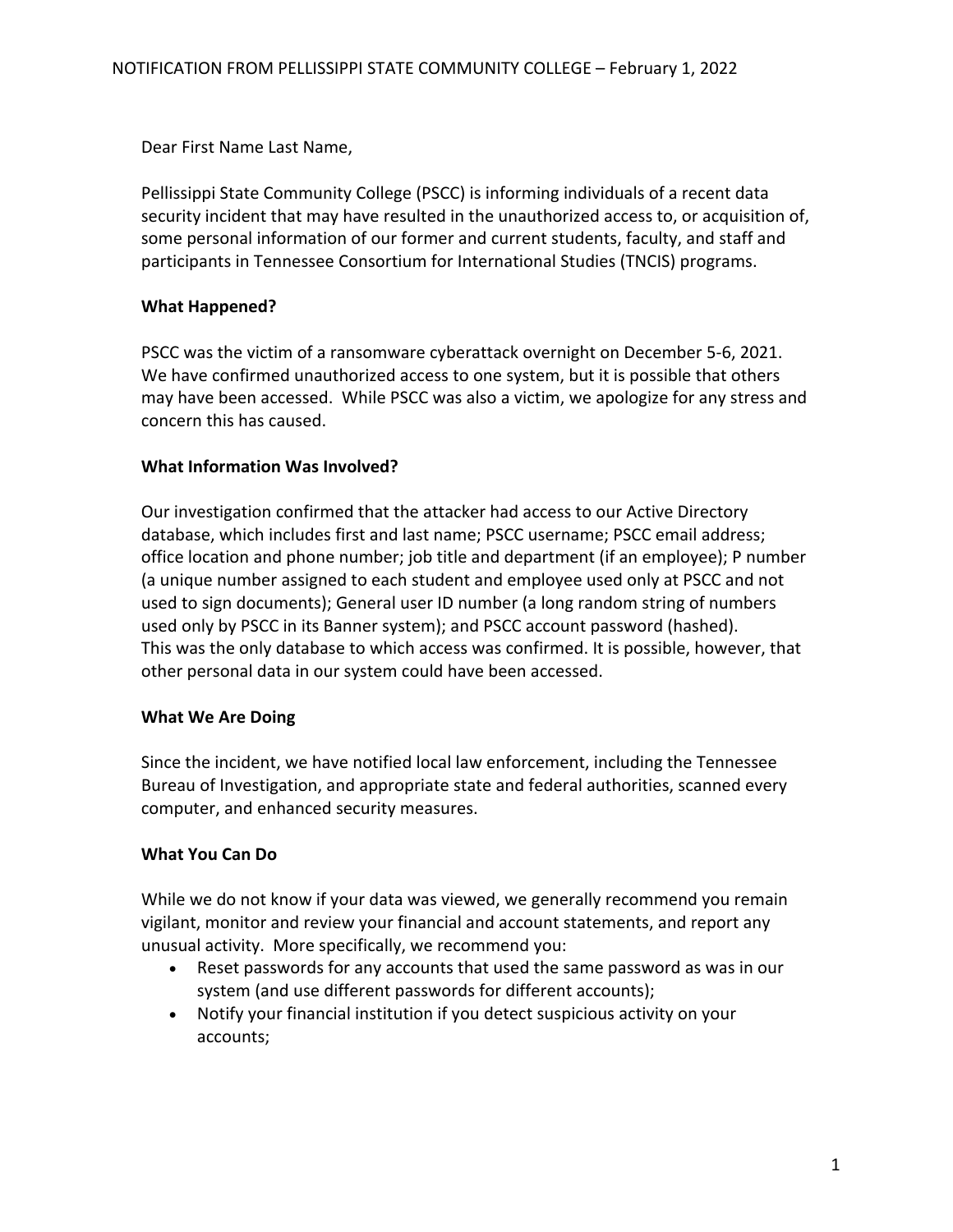- Report incidents of fraudulent activity or suspected identity theft to proper law enforcement authorities, the Federal Trade Commission, and/or your state attorney general;
- Monitor your free credit reports;
- Consider placing a freeze on your credit files and/or a fraud alert on your credit report;
- File a police report if you experience identity fraud;
- Take advantage of the Federal Trade Commission's information at: IdentityTheft.gov and Identity Theft | FTC Consumer Information; and
- Review the attached State-Specific and Other Important Information.

As a safeguard, we have arranged for you to enroll, at no cost to you, in an online credit monitoring service (myTrueIdentity) for 12 months provided by TransUnion Interactive, a subsidiary of TransUnion®, one of the three nationwide credit reporting companies.

To enroll in this service, go directly to the myTrueIdentity website at www.mytrueidentity.com and in the space referenced as "Enter Activation Code", enter the following 12-letter Activation Code **XXXXXXXXX** and follow the three steps to receive your credit monitoring service online within minutes.

If you do not have access to the Internet and wish to enroll in a similar offline, paper based, credit monitoring service, via U.S. Mail delivery, please call the TransUnion Fraud Response Services toll-free hotline at 1-855-288-5422. When prompted, enter the following 6-digit telephone pass code ###### and follow the steps to enroll in the offline credit monitoring service, add an initial fraud alert to your credit file, or to speak to a TransUnion representative if you believe you may be a victim of identity theft. You can sign up for the online or offline credit monitoring service anytime between now and May 31, 2022. Due to privacy laws, we cannot register you directly. Please note that credit monitoring services might not be available for individuals who do not have a credit file with TransUnion, or an address in the United States (or its territories) and a valid Social Security number, or are under the age of 18. Enrolling in this service will not affect your credit score.

Once you are enrolled, you will be able to obtain one year of unlimited access to your TransUnion credit report and credit score. The daily credit monitoring service will notify you if there are any critical changes to your credit file at TransUnion, including fraud alerts, new inquiries, new accounts, new public records, late payments, change of address and more. The subscription also includes access to identity restoration services that provides assistance in the event your identity is compromised to help you restore your identity and up to \$1,000,000 in identity theft insurance with no deductible. (Policy limitations and exclusions may apply.)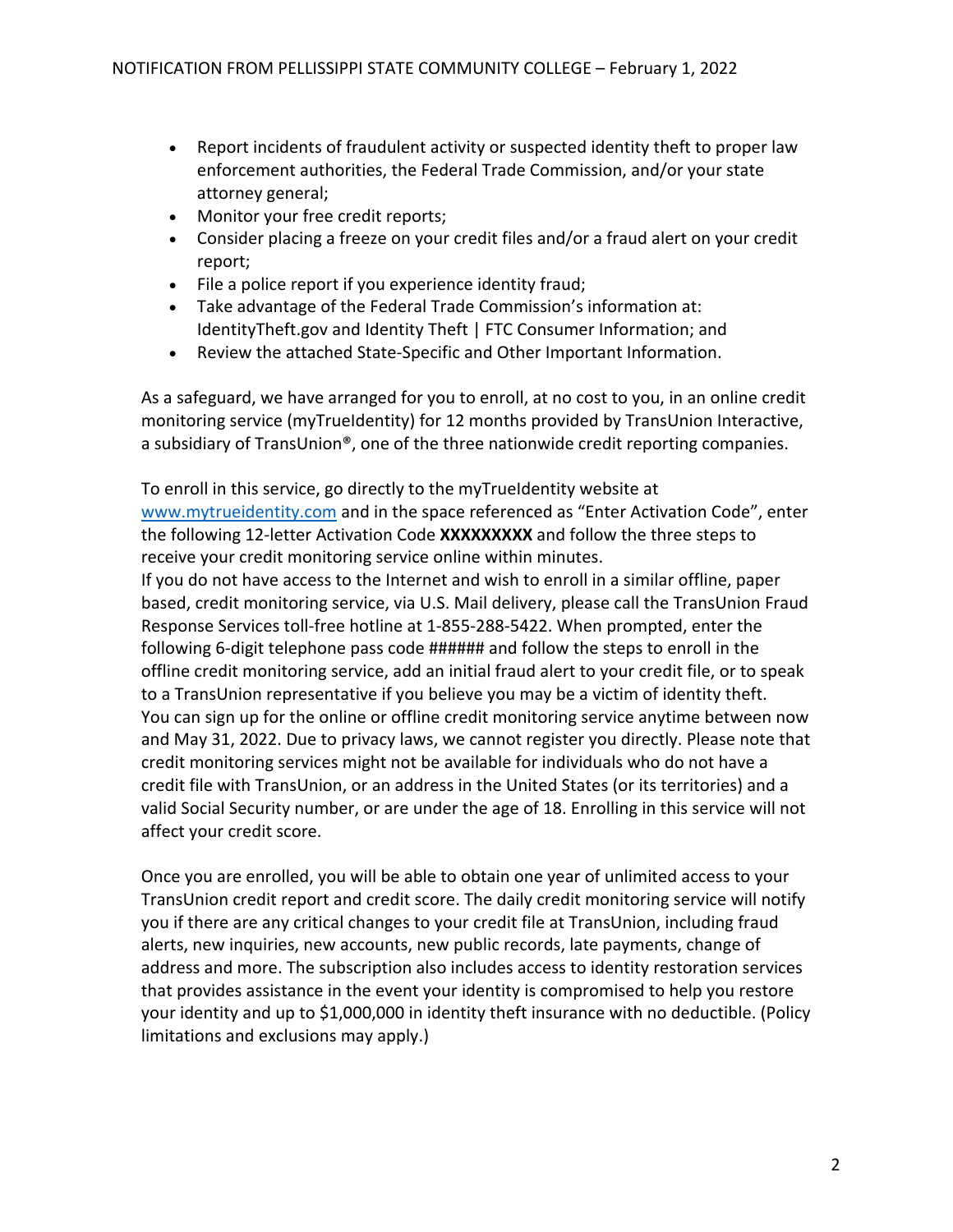If you have questions about your online credit monitoring benefits, need help with your enrollment, or need help accessing your credit report, or passing identity verification, please contact the myTrueIdentity Customer Service Team toll-free at: 1-844-787-4607, Monday-Friday: 8am-9pm, Saturday-Sunday: 8am-5pm Eastern time.

# **If you are receiving this notice for a current or former student who is under the age of 18:**

The credit monitoring code listed above is only for adults. If you are receiving this notice for a minor, the parent or guardian can contact the call center listed below to receive a unique code for 12 months of credit monitoring specific for covering minors which will provide notifications to the primary adult member of activity on the child's Equifax credit report.

#### **For More Information**

PSCC sincerely regrets any inconvenience or concern that this attack on us caused. Additional information in the form of Frequently Asked Questions (FAQs) is available at https://www.pstcc.edu/cyberattack. If you still have questions after reading the FAQs and this notification, please contact the call center PSCC has established at 1- 855-604-1808 This call center will be operational through May 2, 2022.

Please note that by providing this notice, PSCC does not intend to waive any rights or defenses.

# State-Specific and Other Important Information

#### **How do I obtain a copy of my credit report?**

You may obtain a free copy of your credit report from each of the three major credit reporting agencies once every 12 months by visiting https://www.annualcreditreport.com, by calling toll-free 877-322-8228, or by completing an Annual Credit Report Request Form and mailing it to: Annual Credit Report Request Service, P.O. Box 105281, Atlanta, GA 30348. Contact information is also provided below:

| Experian         | TransUnion         | Equifax           |
|------------------|--------------------|-------------------|
| P.O. Box 2104    | P.O. Box 2000      | P.O. Box 740256   |
| Allen, TX 75013  | Chester, PA 19022  | Atlanta, GA 30348 |
| 1-888-397-3742   | 1-800-680-7289     | 1-888-766-0008    |
| www.experian.com | www.transunion.com | www.equifax.com   |
|                  |                    |                   |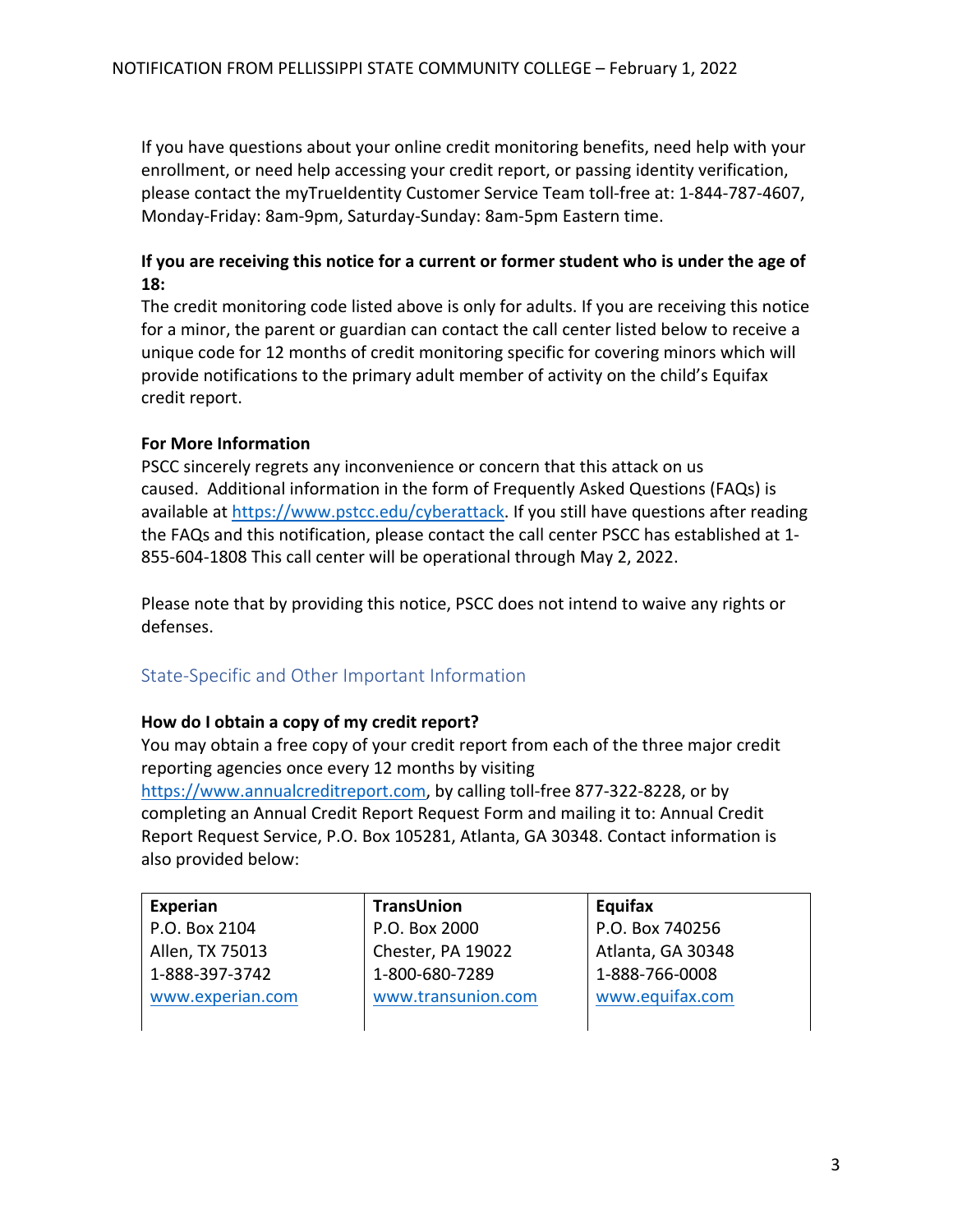#### **How do I place a security freeze on my credit report**

You may place a security freeze on your credit report by contacting the credit reporting agencies below. A security freeze is intended to prevent credit, loans, and services from being approved in your name without your consent. However, please be aware that placing a security freeze on your credit report may delay, interfere with, or prevent the timely approval of any requests you make for new loans, credit, mortgages, employment, housing, or other services. Many states require the security freeze to be free of charge.

| Experian                   | <b>TransUnion</b>   | Equifax                 |
|----------------------------|---------------------|-------------------------|
| P.O. Box 9554              | P.O. Box 1000       | P.O. Box 105788         |
| Allen, TX 75013            | Chester, PA 19016   | Atlanta, GA 30348       |
| 1-888-397-3742             | 1-888-9098872       | 1-888-298-0045          |
| www.experian.com/freeze/ce | www.transunion.com/ | www.equifax.com/persona |
| nter.html                  | credit-freeze       | l/credit-report-        |
|                            |                     | services/credit-freeze/ |
|                            |                     |                         |

# **How do I place a fraud alert on my account?**

You can place fraud alerts by contacting the credit reporting agencies below. A fraud alert tells creditors to follow certain procedures, including contacting you, before they open any new accounts or change your existing accounts. For that reason, placing a fraud alert can protect you, but also may delay you when you seek to obtain credit.

| <b>Experian</b>         | <b>TransUnion</b> | Equifax                |
|-------------------------|-------------------|------------------------|
| P.O. Box 9554           | P.O. Box 1000     | P.O. Box 105788        |
| Allen, TX 75013         | Chester, PA 19016 | Atlanta, GA 30348      |
| 1-888-397-3742          | 1-888-9098872     | 1-888-298-0045         |
| www.experian.com/fraud/ | www.transunion.co | www.equifax.com/perso  |
| center.html             | m/fraud-alerts    | nal/credit-report-     |
|                         |                   | services/credit-fraud- |
|                         |                   | alerts/                |
|                         |                   |                        |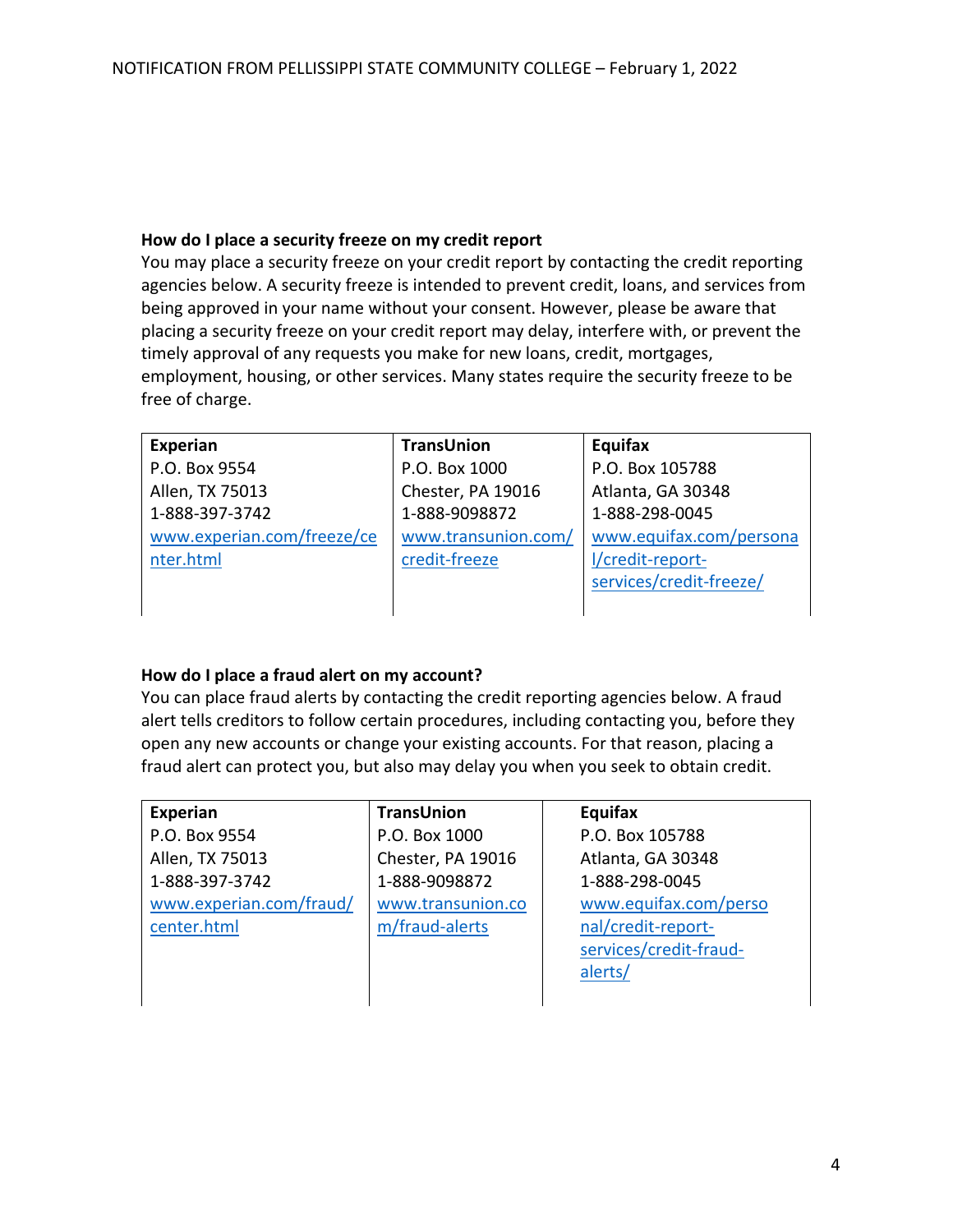# **What should I do if my family member's information was involved in the incident and is deceased?**

We are sorry for your loss. To help protect your deceased family member, there are steps you can take to request a copy of your deceased family member's credit report. An executor or surviving spouse can place a request to any of the three credit reporting agencies for a copy of the deceased individual's credit report. An executor or surviving spouse can also request that the following two notices be placed on a deceased individual's credit report:

- "Deceased Do not issue credit"
- "If an application is made for credit, please notify the following person(s) (e.g. surviving relative, executor/trustee of the estate and/or local law enforcement agency – notifying the relationship)."

For more information regarding identity theft and the deceased, please visit Identity Theft and the Deceased: Prevention and Victim Tips | Office of Justice Programs (ojp.gov)

#### **How do I contact the FTC?**

To contact the FTC, you can send a letter to the Federal Trade Commission, Consumer Response Center, 600 Pennsylvania Avenue NW, Washington, DC 20580; go to www.IdentityTheft.gov/databreach; or call 1-877-438-4338. Complaints filed with the FTC will be added to the FTC's Identity Theft Data Clearinghouse, a database made available to law enforcement agencies.

**District of Columbia Residents:** You have the right to obtain a security freeze free of charge. You may contact the D.C. Attorney General at: 400 6th Street, NW, Washington, DC 20001, 202-727-3400, or Attorney General Karl A. Racine | Attorney General Karl A. Racine (dc.gov).

**Maryland Residents:** You may obtain information from the M.D. Attorney General, who can be reached at: 200 St. Paul Place, 16th Floor, Baltimore, MD 21202, 1-888-743- 0023, or Maryland Attorney General - Brian E Frosh.

**Massachusetts Residents:** You that you have the right to obtain a police report. You may also obtain a security freeze on your credit report free of charge. To do so, you will need the following information: your full name, Social Security number, address(es), date of birth, a copy of a government issued identification card, a copy of a utility bill, bank or insurance information, or anything else the credit reporting agency needs to place the security freeze.

**New Mexico Residents:** You have rights pursuant to the Fair Credit Reporting Act, such as the right to be told if information in your credit file has been used against you, the